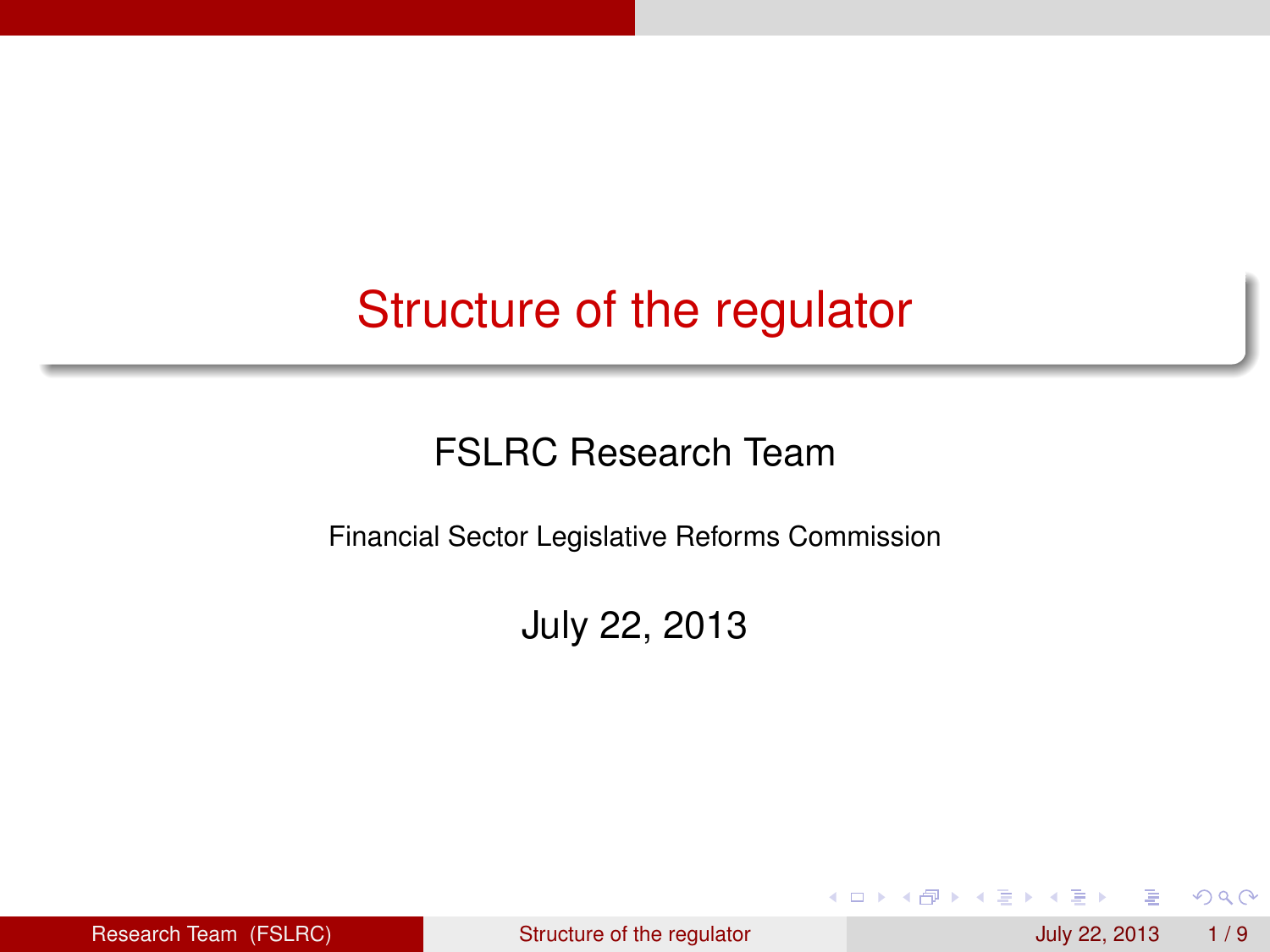| Research Team (FSLRC) |  |
|-----------------------|--|
|                       |  |
|                       |  |
|                       |  |

 $299$ 

重

4 ロ ト ィ *同* ト

 $\sim$ 경어 ×.  $\rightarrow$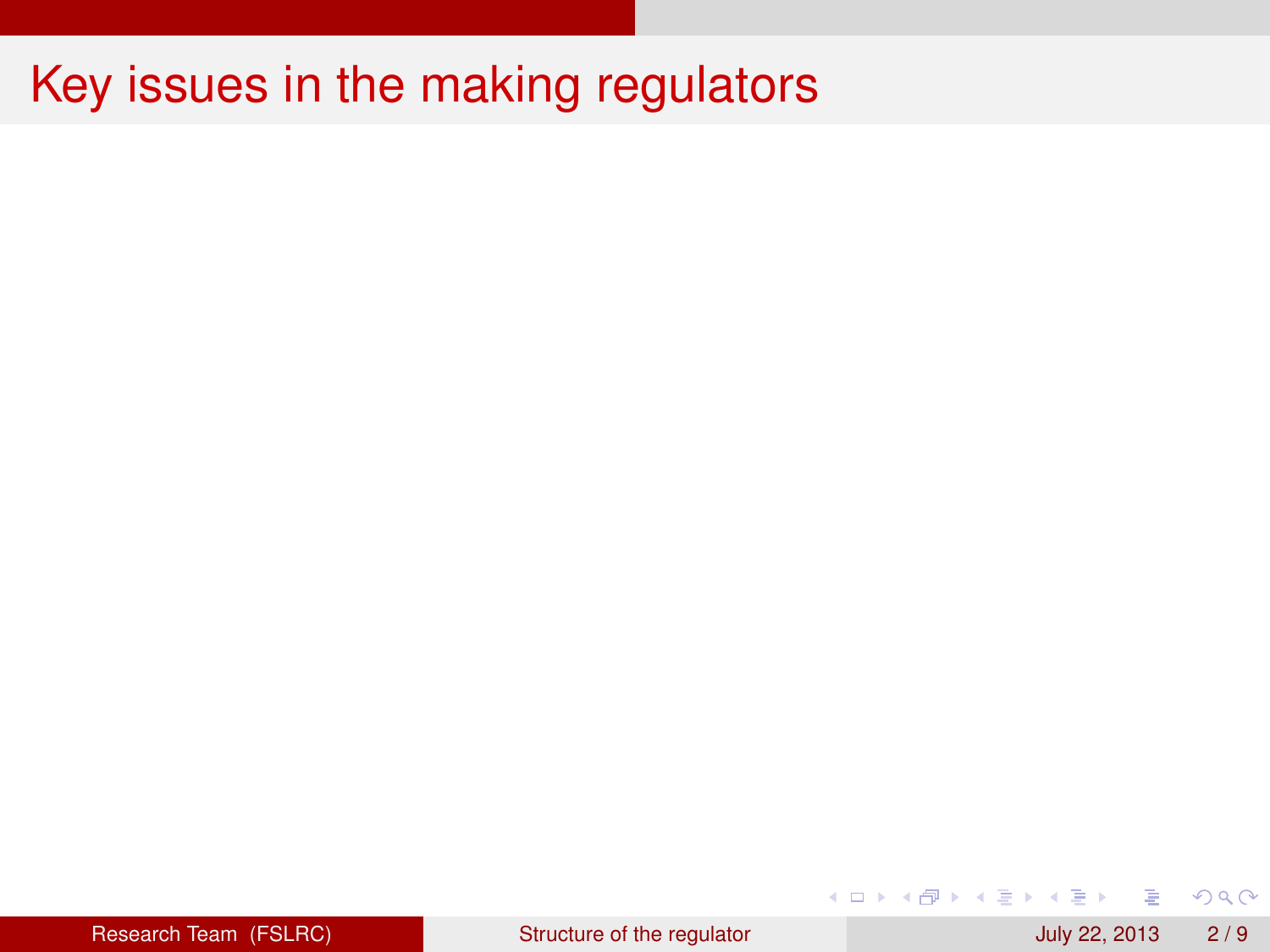

<sup>1</sup> Selection of the regulator's board

 $299$ 

重

4 ロ ト ィ *同* ト

 $\sim$ **B** K 14.1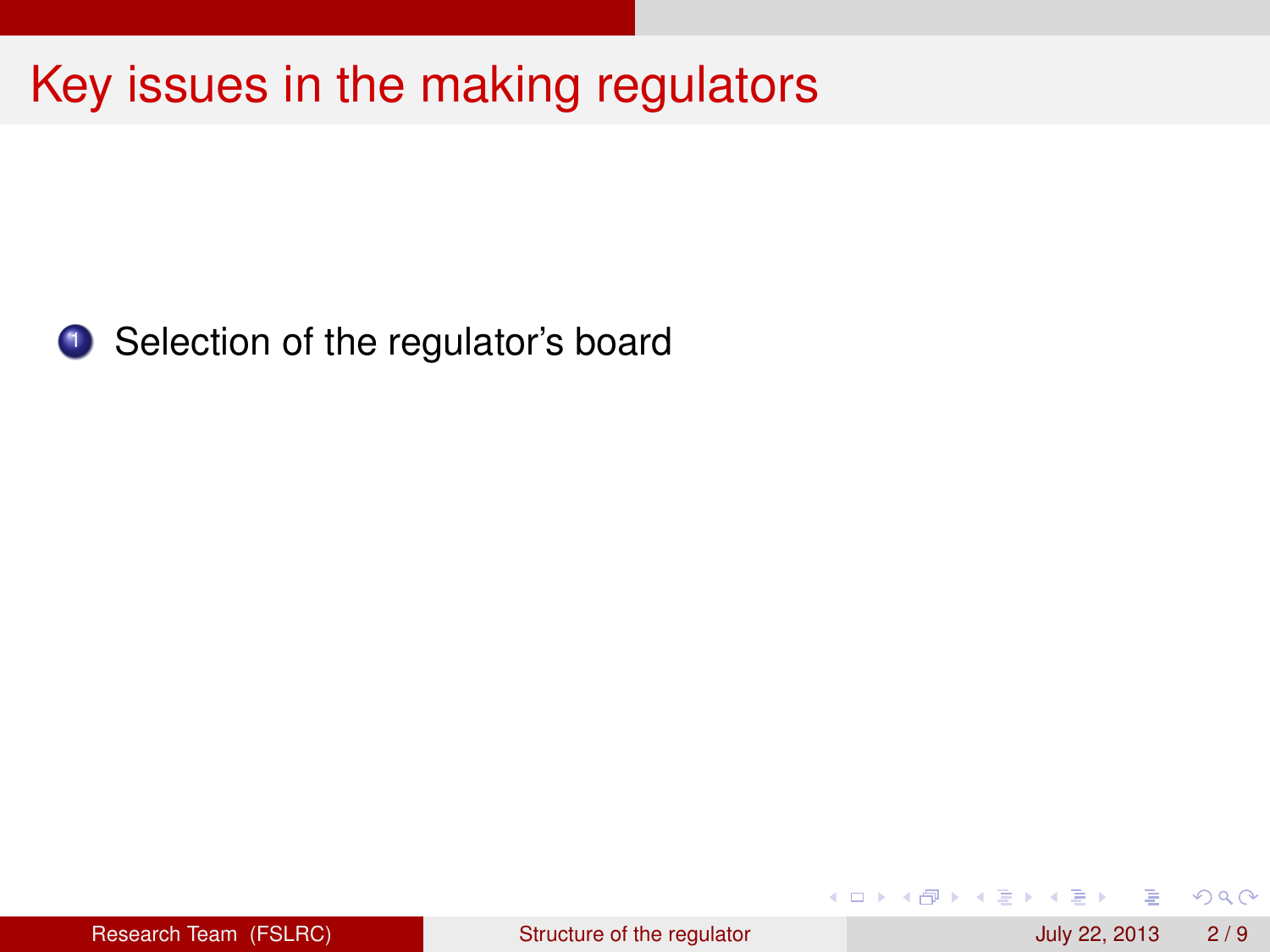- <sup>1</sup> Selection of the regulator's board
- 2 Composition of the board of the regulator

4 0 8 1  $\overline{AB}$   $\Omega$ 

E K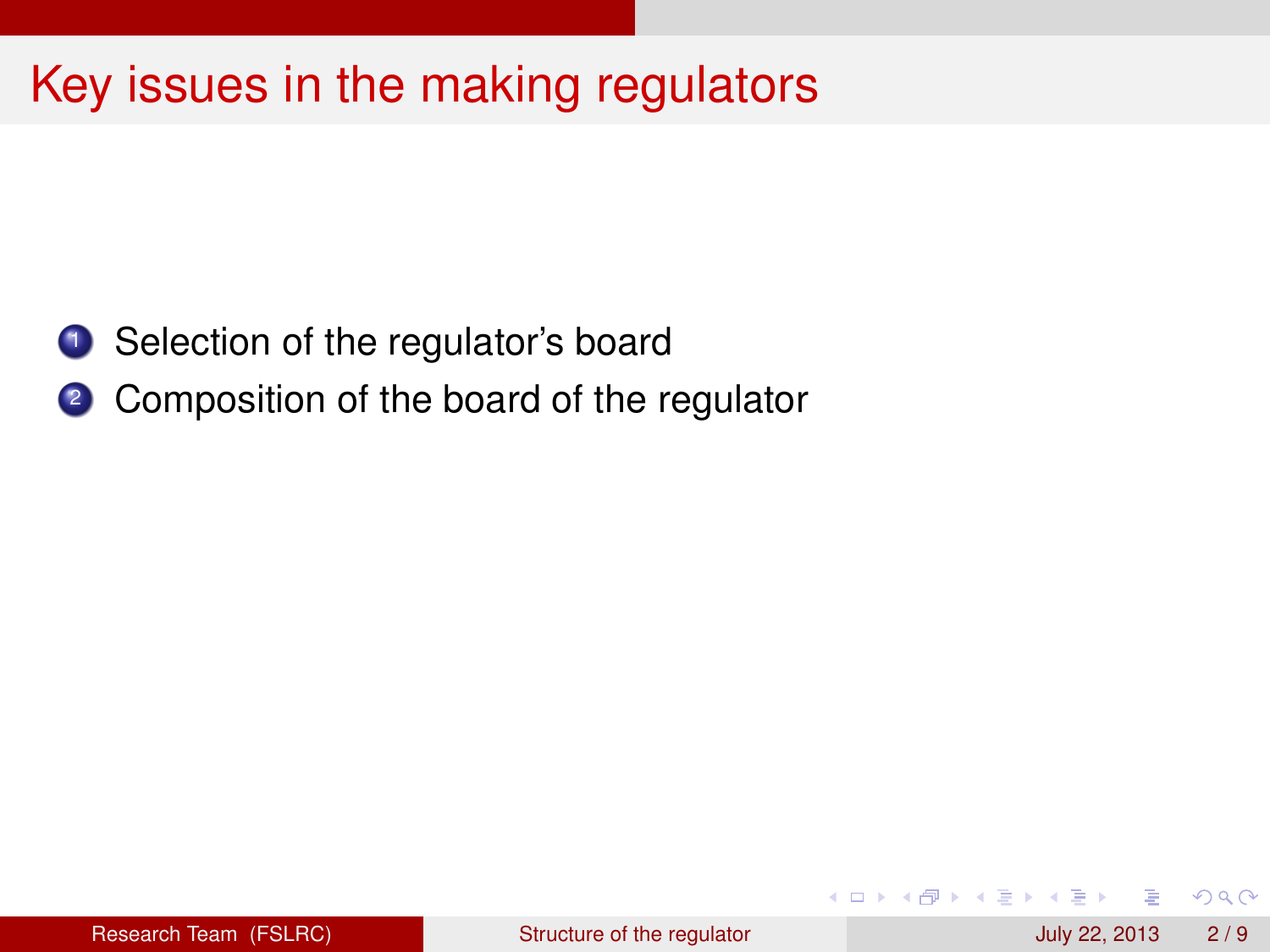- <sup>1</sup> Selection of the regulator's board
- 2 Composition of the board of the regulator
- <sup>3</sup> Functioning of the board

4 0 8 1

 $\leftarrow$   $\Box$ 

**B** K ÷.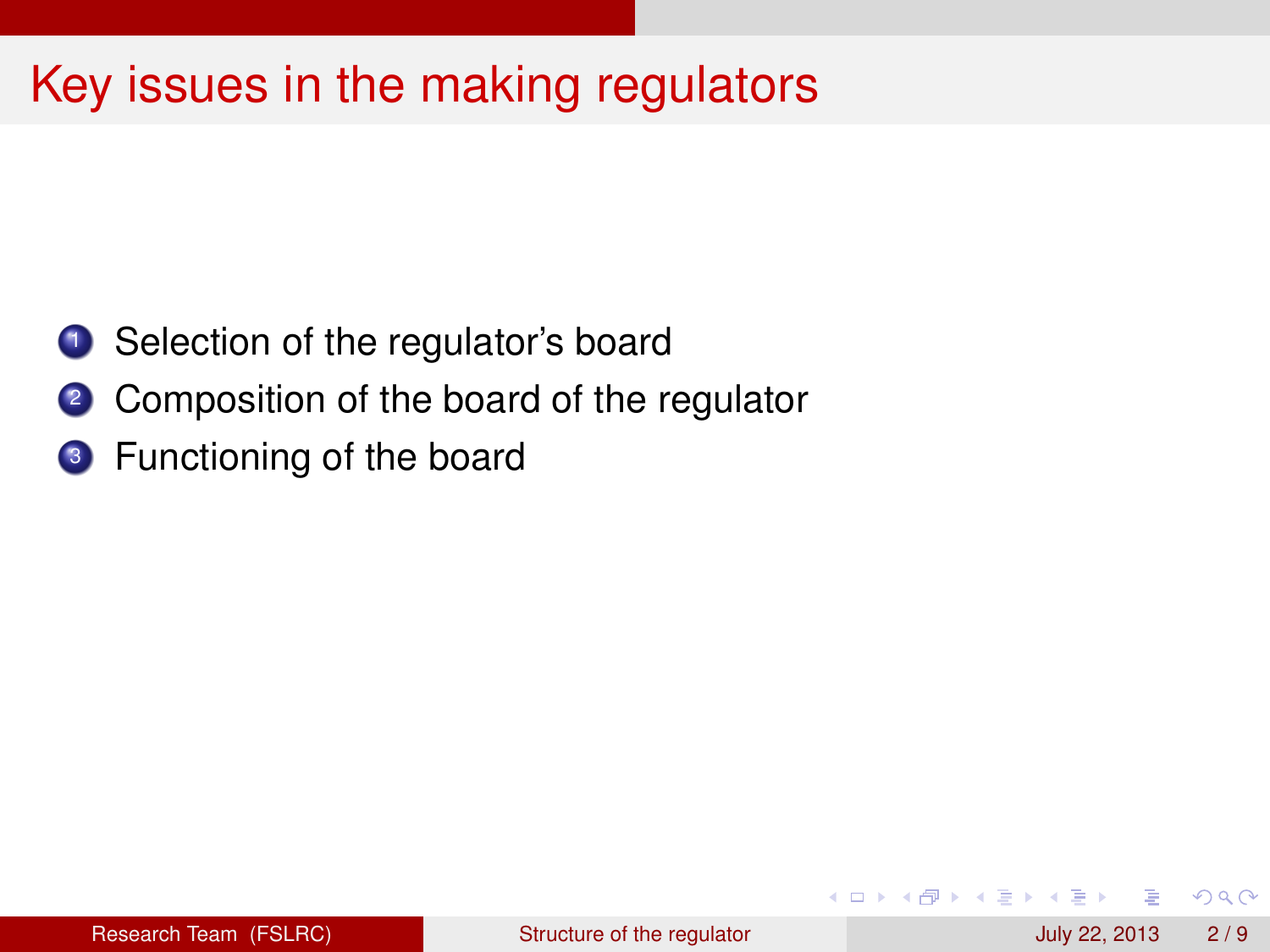- <sup>1</sup> Selection of the regulator's board
- 2 Composition of the board of the regulator
- <sup>3</sup> Functioning of the board
- <sup>4</sup> Advisory councils of the regulator

And in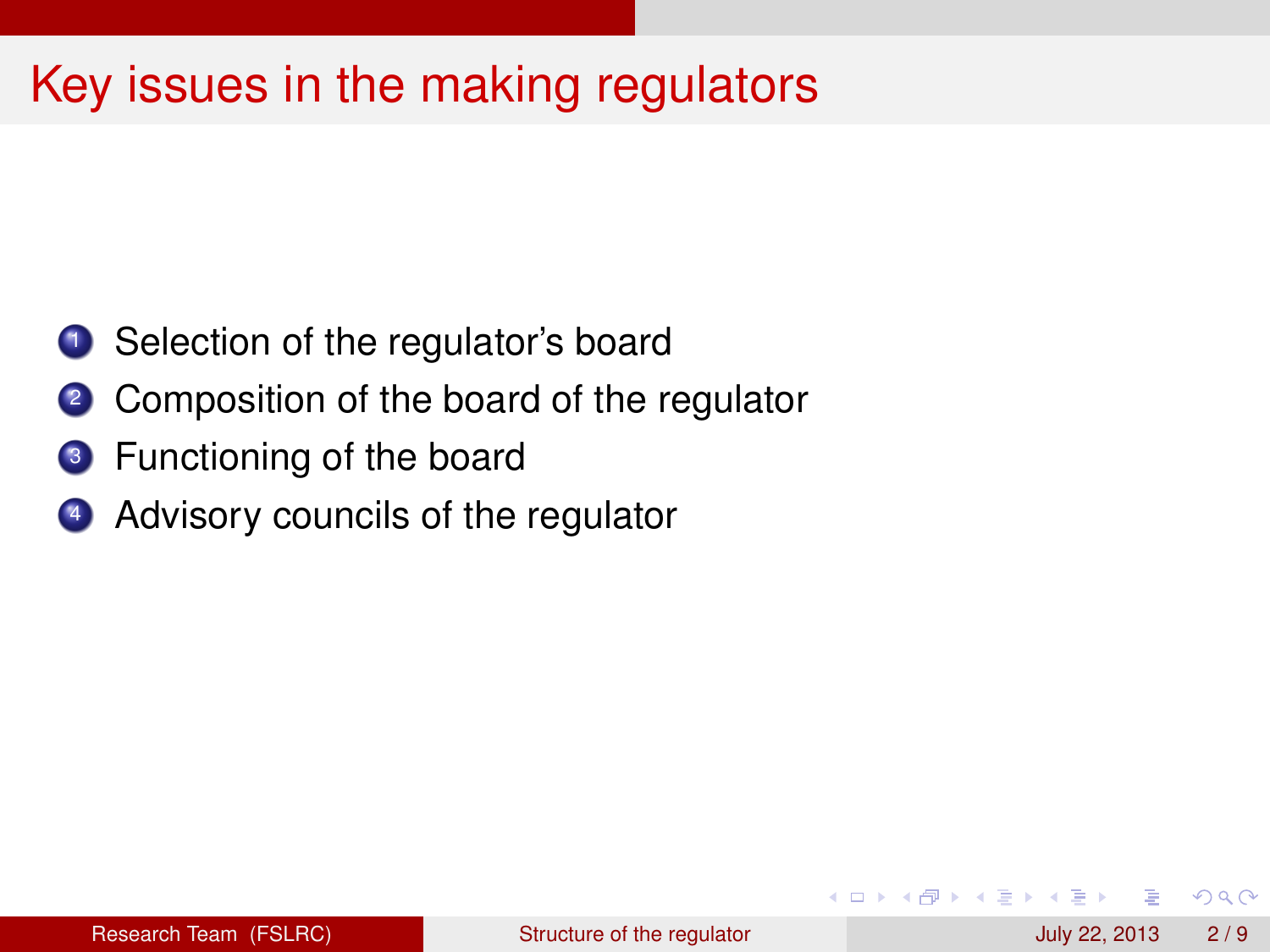- **1** Selection of the regulator's board
- 2 Composition of the board of the regulator
- <sup>3</sup> Functioning of the board
- <sup>4</sup> Advisory councils of the regulator
- **5** Resource allocation of the regulator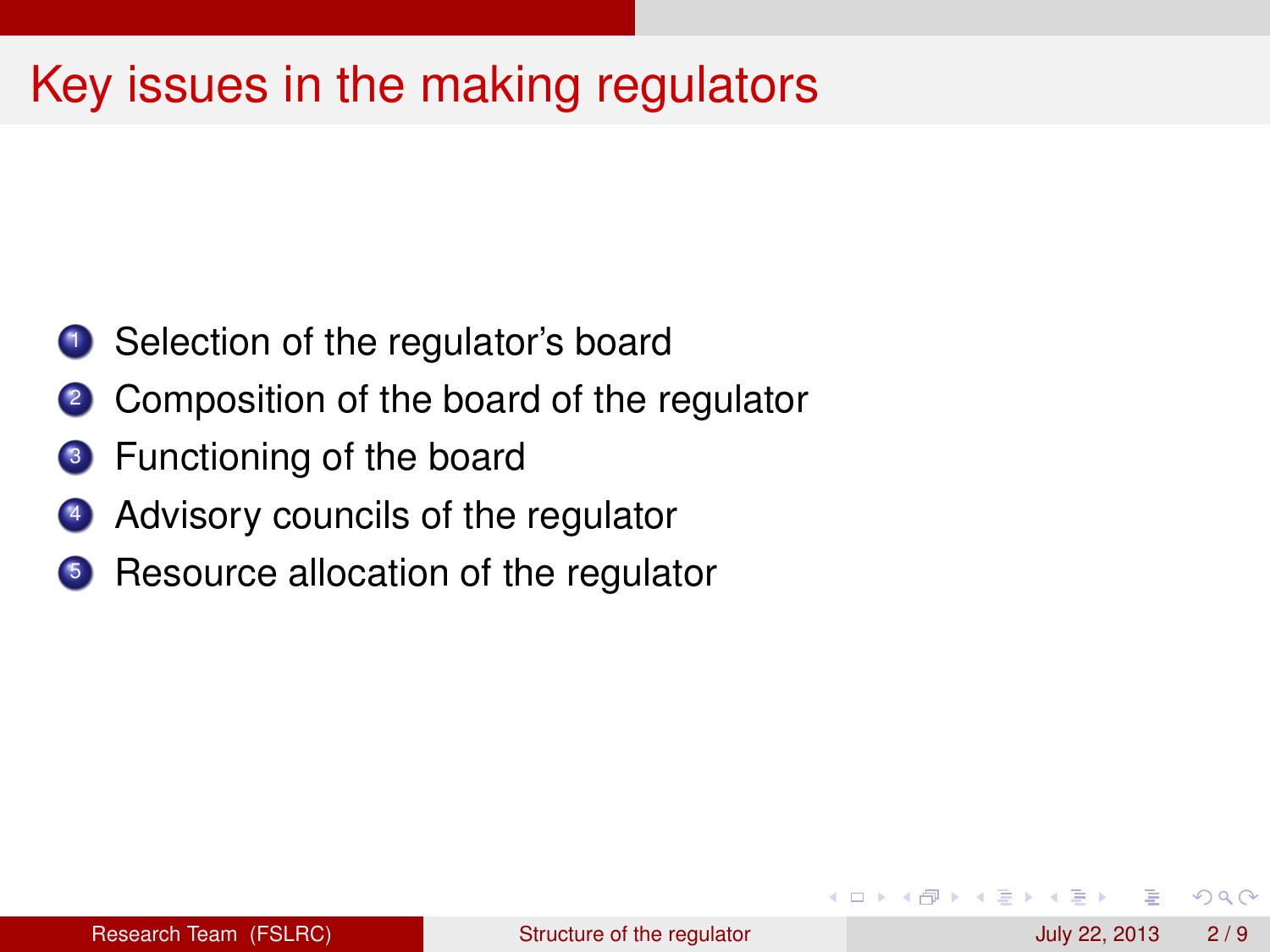- <sup>1</sup> Selection of the regulator's board
- <sup>2</sup> Composition of the board of the regulator
- <sup>3</sup> Functioning of the board
- <sup>4</sup> Advisory councils of the regulator
- Resource allocation of the regulator
- **6** Performance assessment and reporting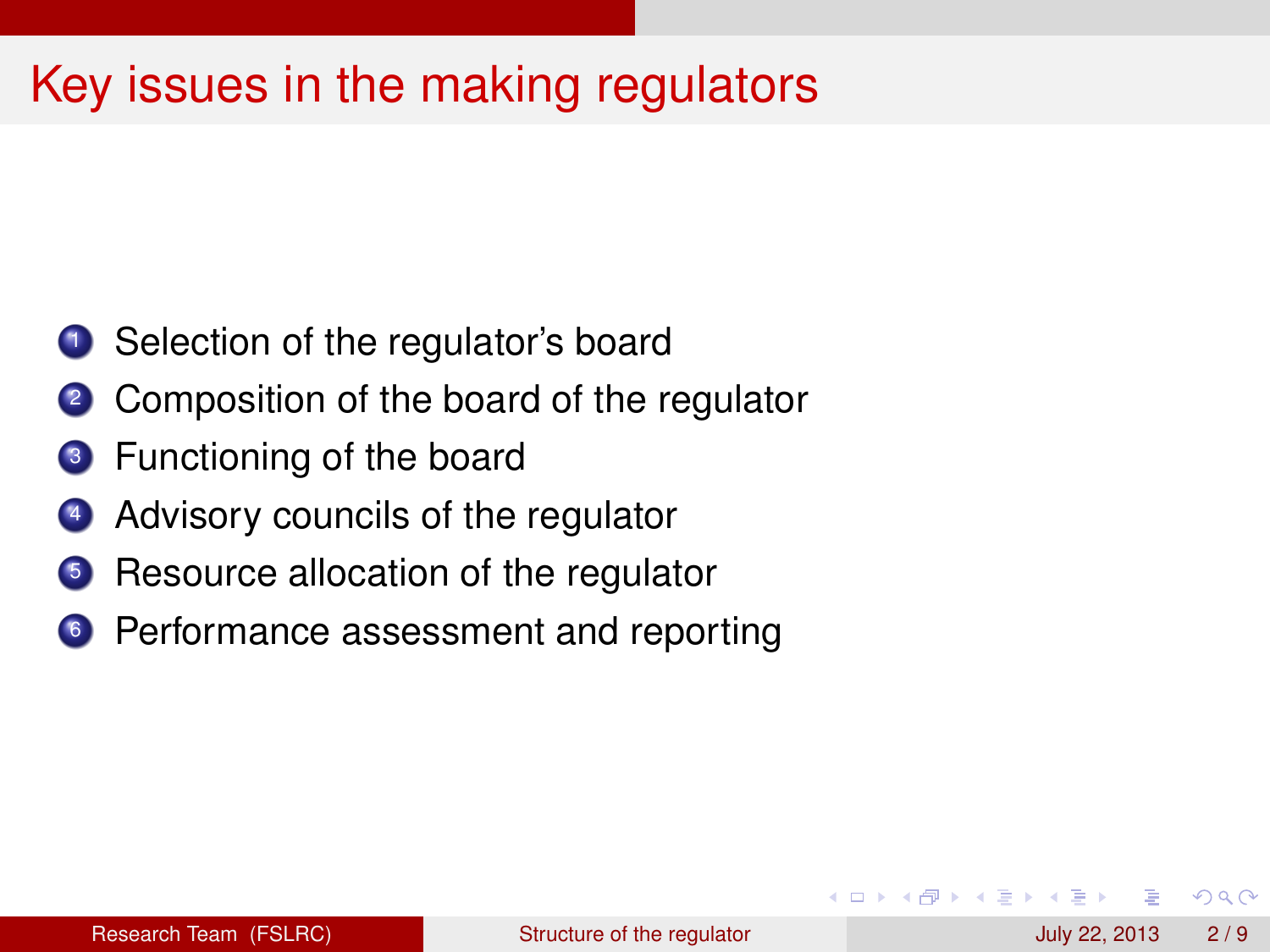# Selection of the regulator's board

- Basic structure formed of -
	- **1** Board
	- 2 Chairperson
	- <sup>3</sup> Office of the regulator

4 0 8 1  $\overline{AB}$   $QQ$ 

医下半面

 $\sim$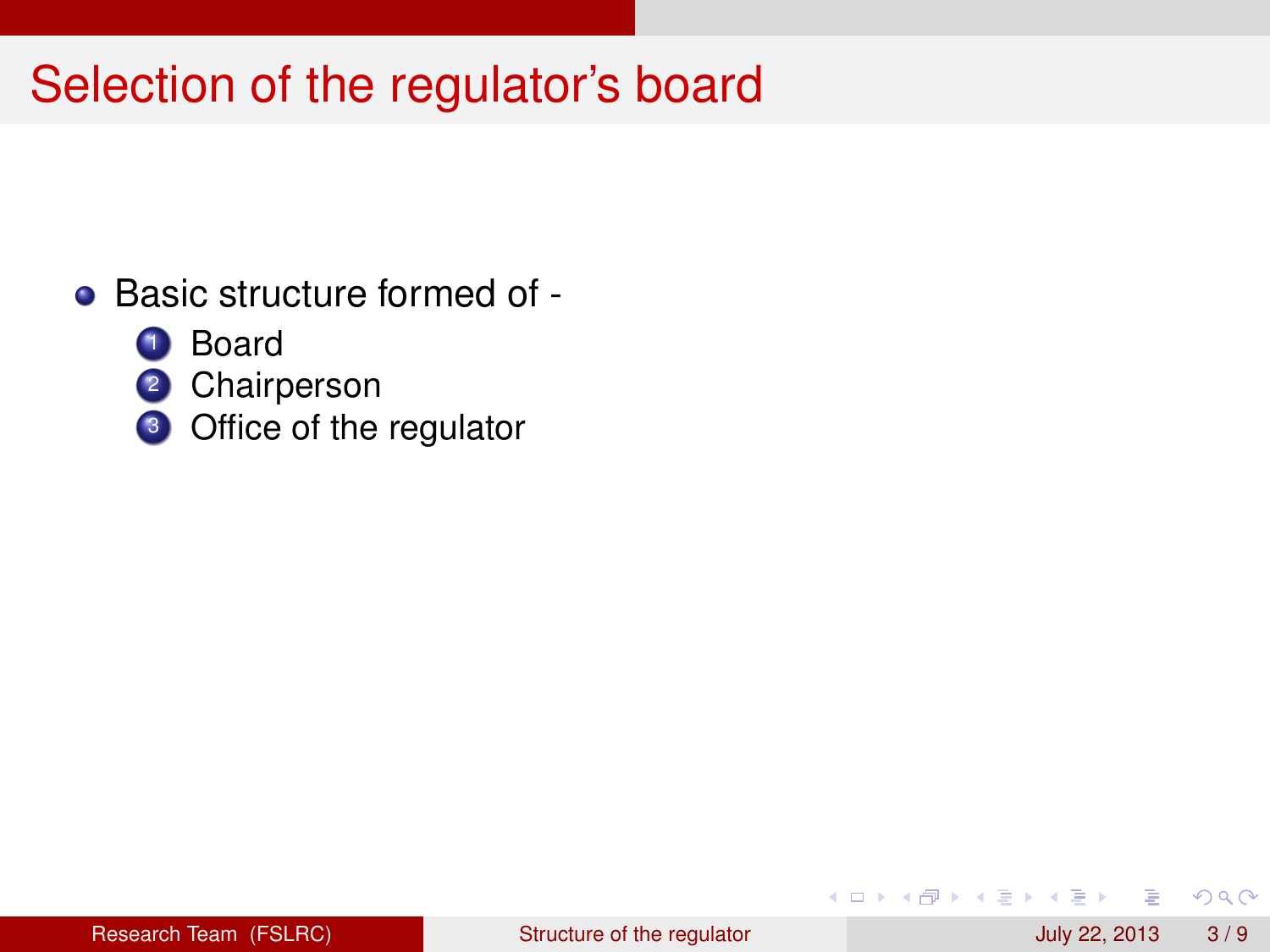# Selection of the regulator's board

- Basic structure formed of
	- <sup>1</sup> Board
	- 2 Chairperson
	- <sup>3</sup> Office of the regulator
- Specialised selection committee features-
	- <sup>1</sup> Short-lists 3 candidates
	- <sup>2</sup> composition govt. nominees & independent experts
	- Principles based selection procedure
	- Selection to start before vacancy
	- <sup>5</sup> Accountability through reporting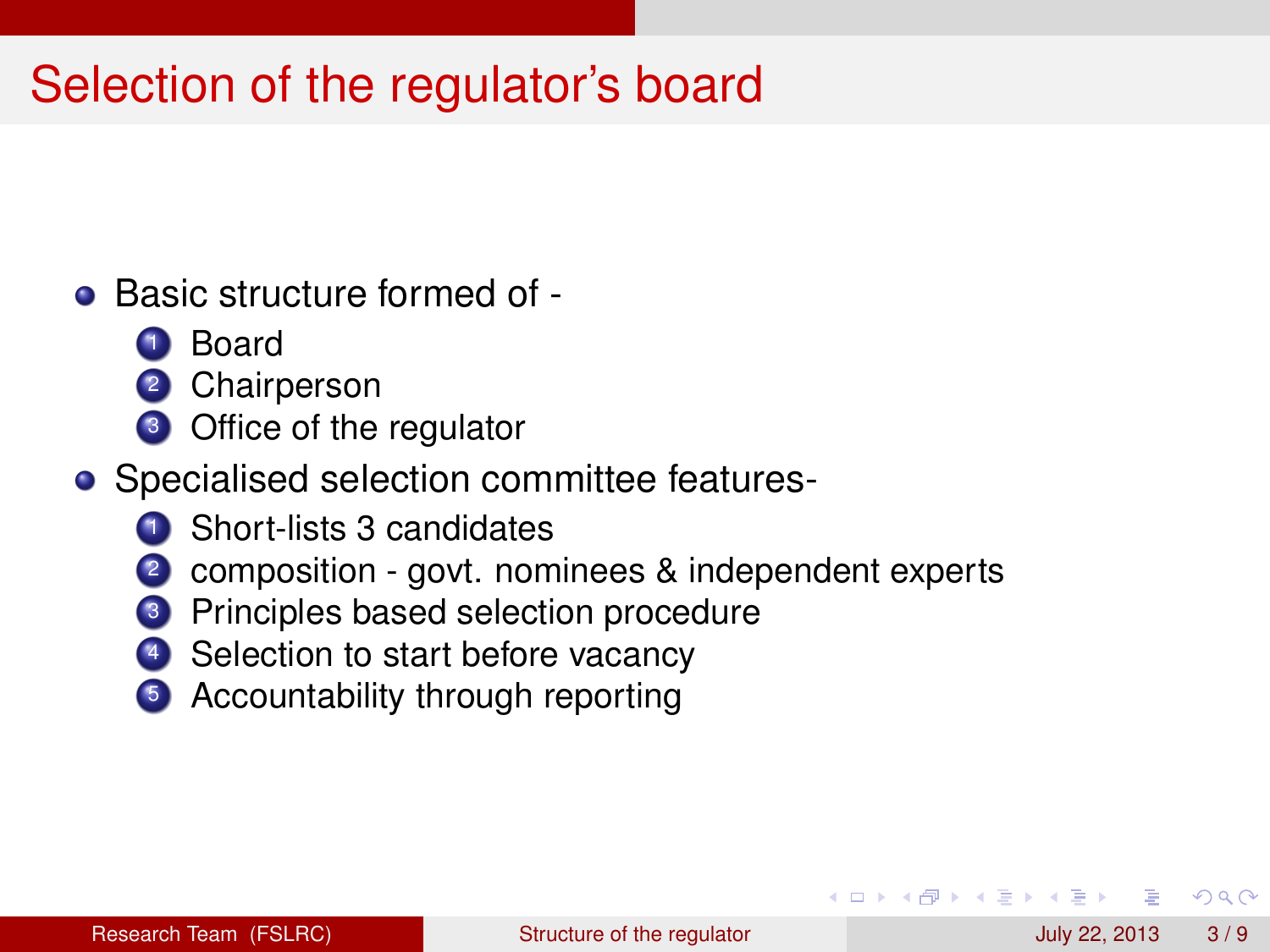# Composition of the board of the regulator

#### **1** The board is composed of -

- **1** Executive members
- 2 Independent members
- **3** Nominee members

a miller

 $\leftarrow$   $\leftarrow$   $\leftarrow$ 

 $\Omega$ 

医下半面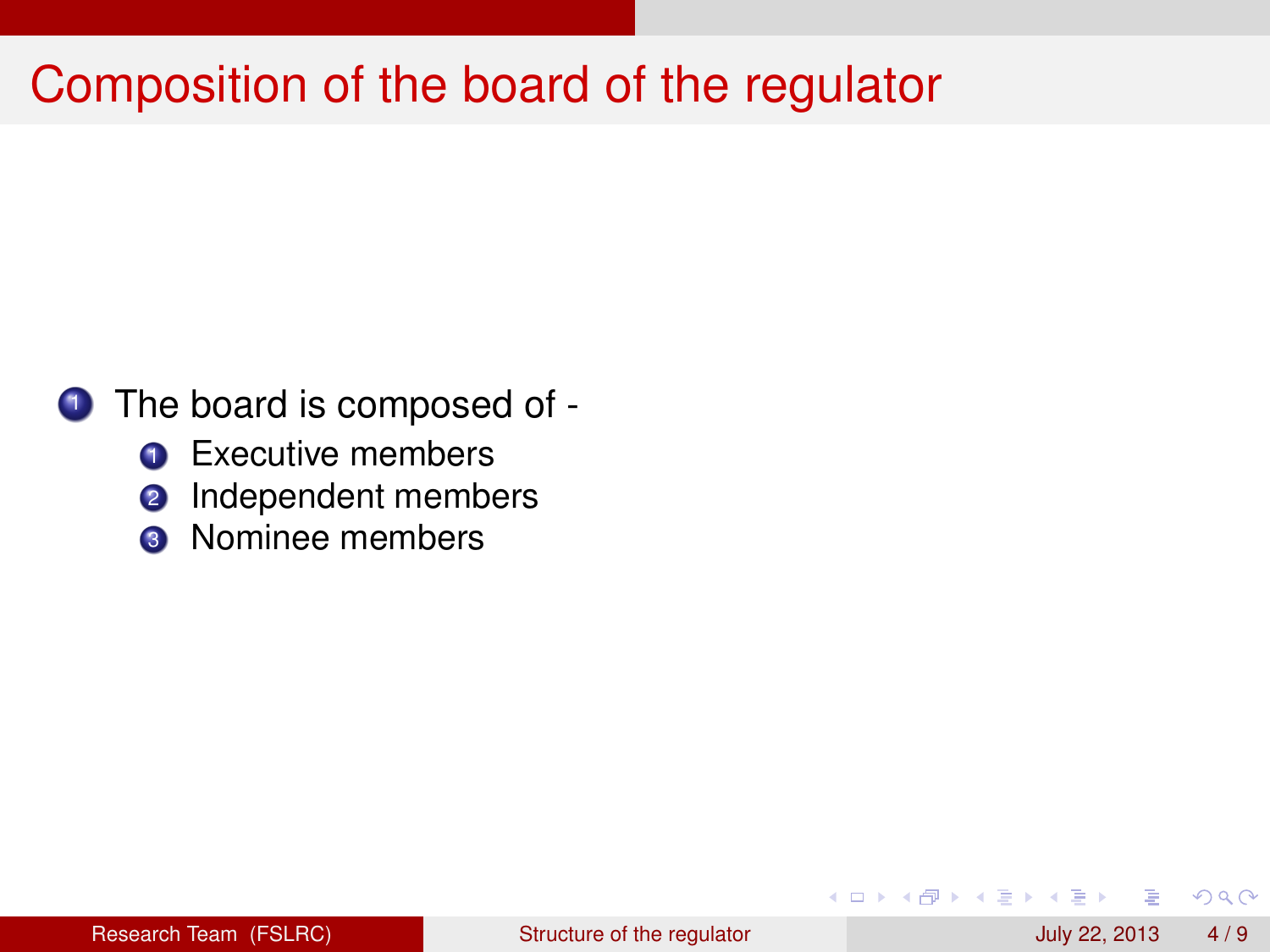### Functions of the Board

- **•** Oversight
- Approving all regulations
- Approve all internal rules
- **•** Sign all reports
- Work through registered voting

 $\sim$ ÷.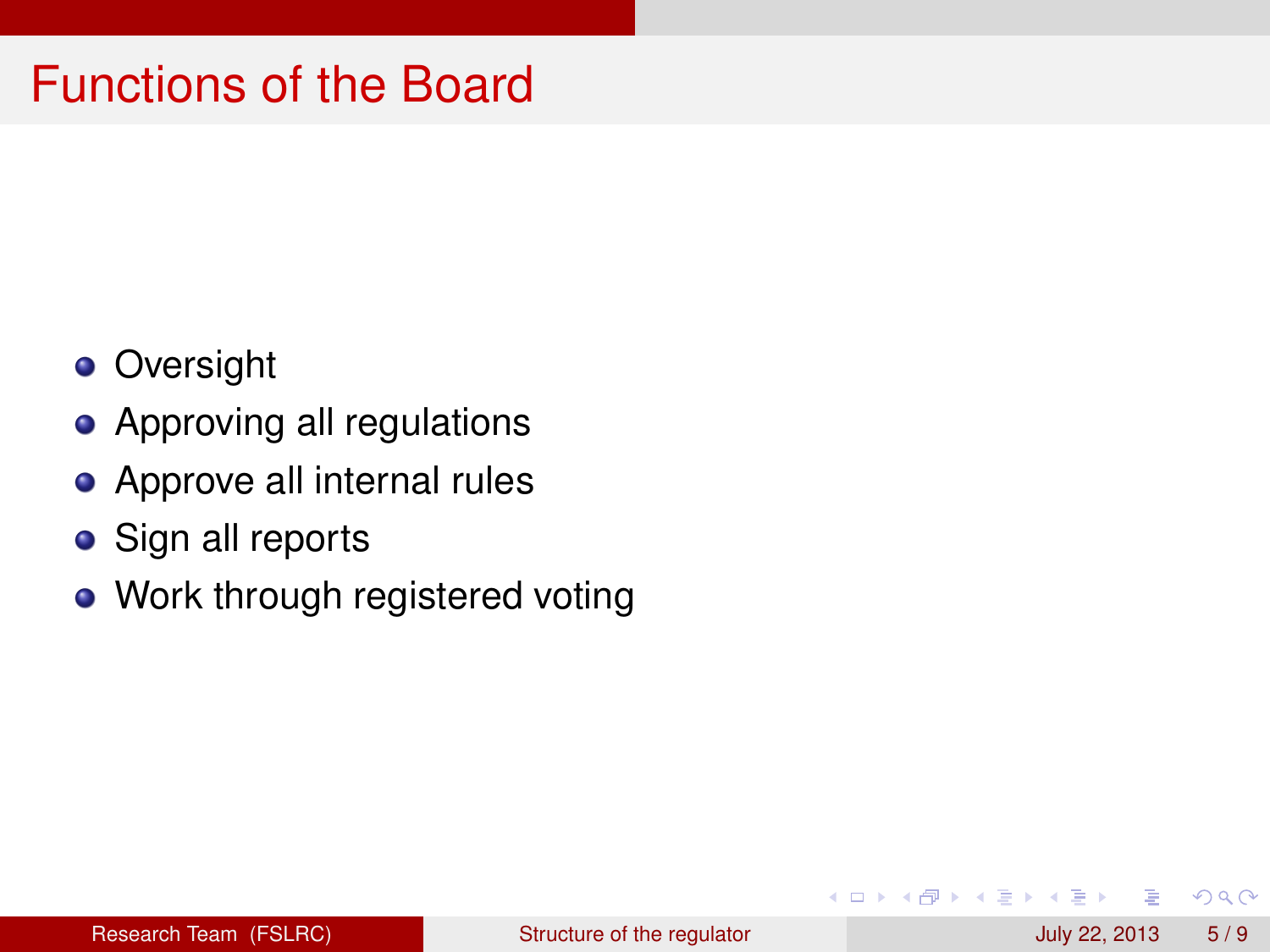- Separate chain of command within the regulator
- With an administrative law member at the board

4 0 8 1  $\overline{AB}$ 

 $\rightarrow$   $\equiv$   $\rightarrow$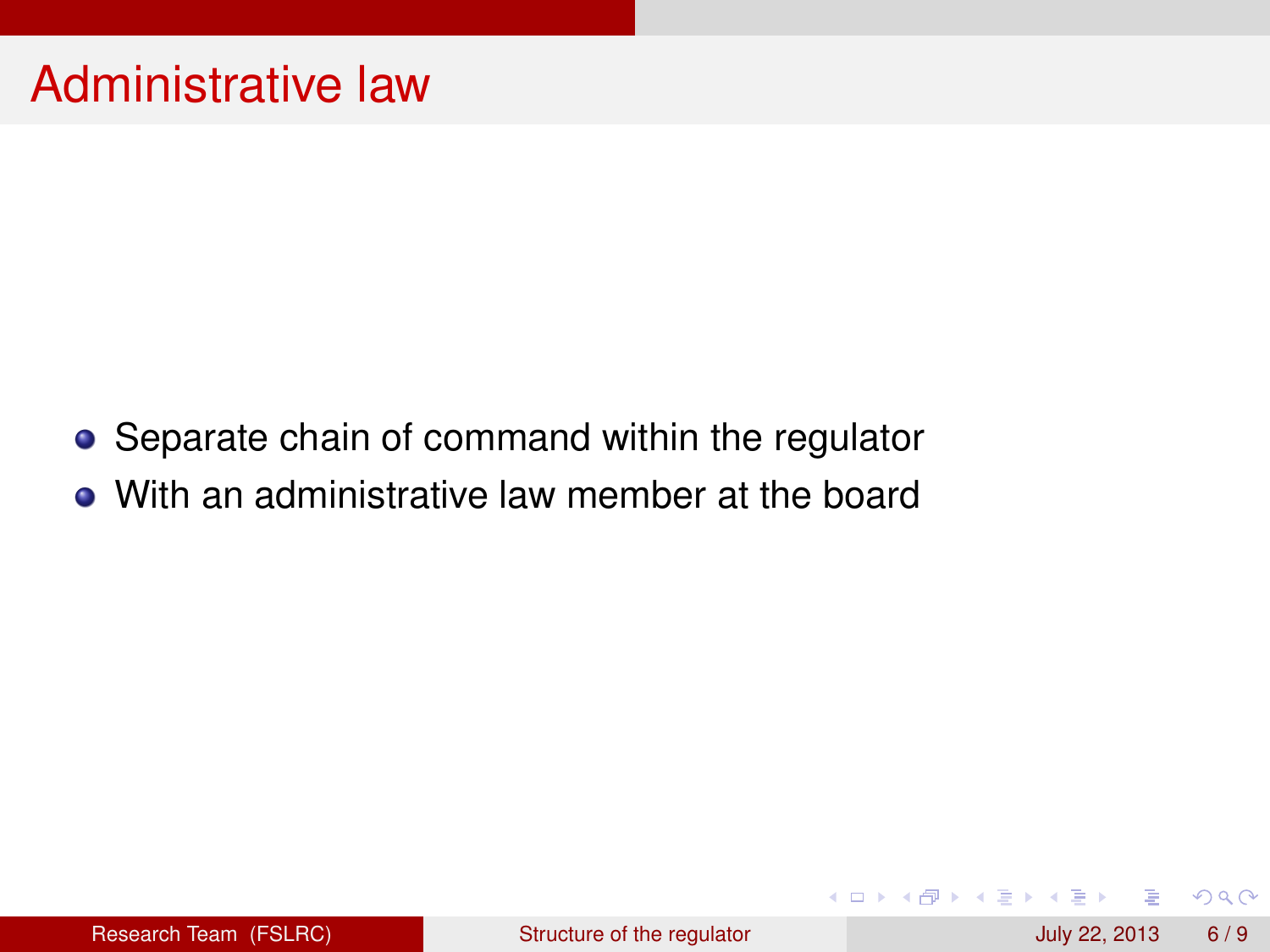- **1** Created statutorily
- 2 Must contain a majority of experts
- <sup>3</sup> Statutorily mandated to make public reports

 $\Omega$ 

4 ロ ト ィ *同* ト

**B** K ×. B.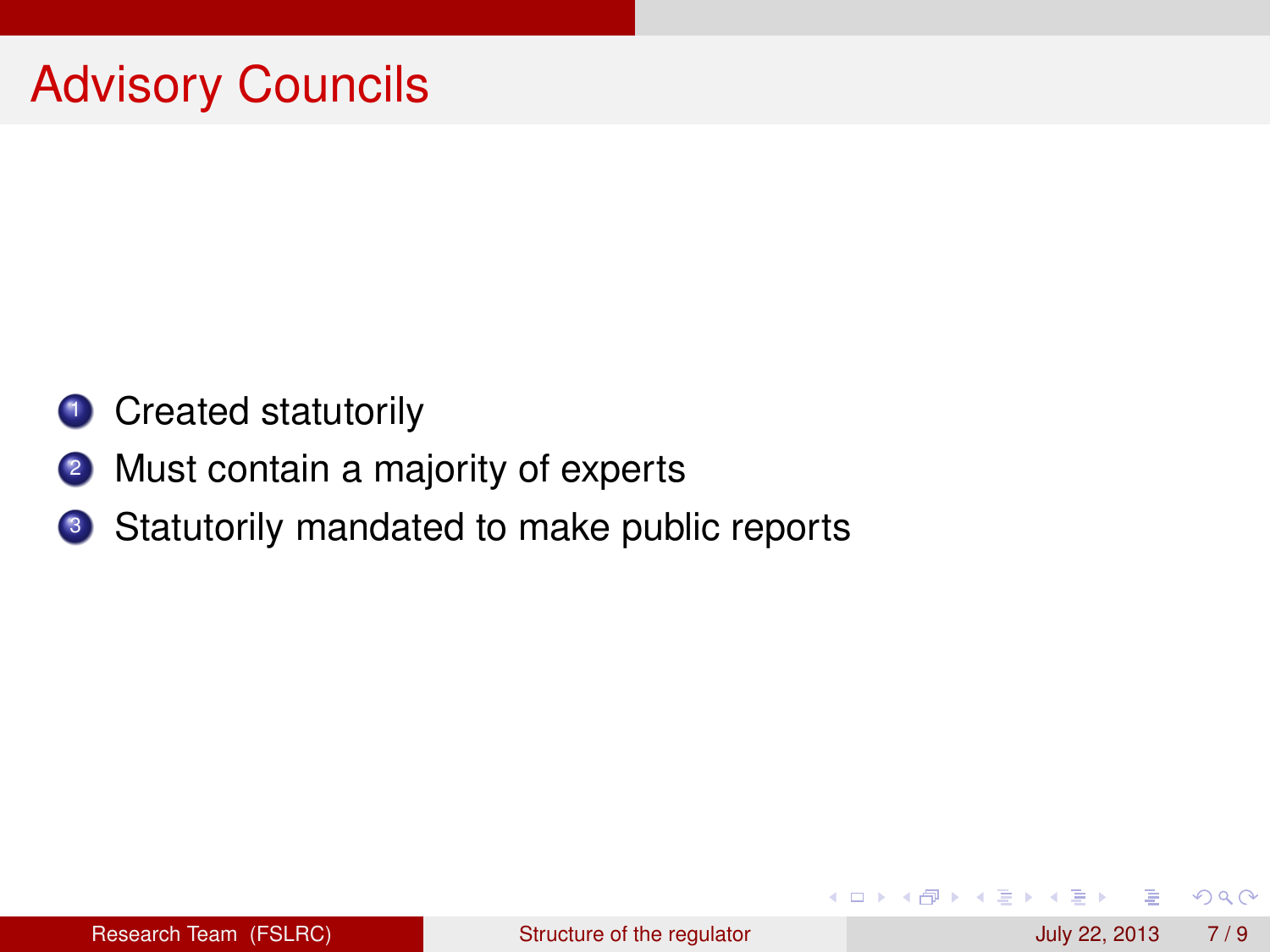#### Resource Allocation

- Regulators cannot build separate treasuries
- Resources have to be allocated to functions and not departments
- Accounting and auditing are separate reports
- Costs of regulation and fees collected have to be:
	- **1** proportional
	- 2 applied at correct level
	- <sup>3</sup> supported by cost benefit analysis
- Reasonable contingent resources may be kept
- Detailed reporting on outcomes of resource allocation:
	- Connect with performance reporting

 $\Omega$ 

AD > 3 B > 3 B